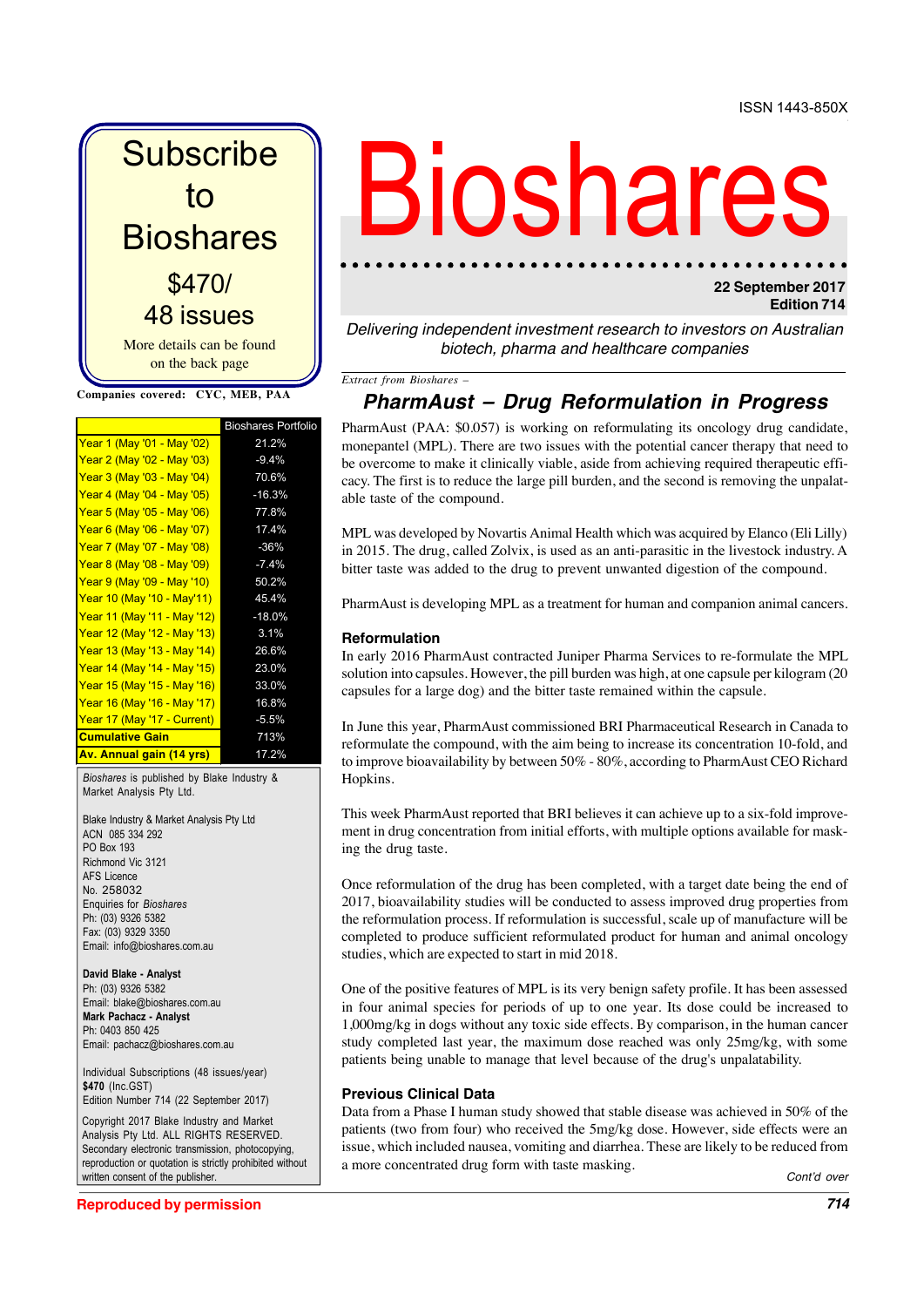A Phase II study in dogs with lymphoma is underway in NSW and Queensland. Data from the first four dogs treated with MPL showed that three dogs achieved stable disease with tumour reduction after only two weeks of treatment.

The tumour reduction in these dogs was between 2% - 11%, with tumour progression expected to be seen over this period. Results from up to 10 dogs treated with MPL are due by the end of this year.

The three dogs that responded to treatment had B-cell lymphoma with the non-responder having T-cell lymphoma, which is a more difficult to treat form of the disease according to Hopkins.

#### **Elanco Option Agreement**

The MPL compound is owned by Elanco, with composition-ofmatter patent protection out to 2024. Elanco has a first right of refusal to option use of the compound for the treatment of canine cancers. If Elanco does not take up the option, then PharmAust would require a license from Elanco to commercialise the drug independently or through another partner for the treatment of canine cancers.

Earlier this month, PharmAust was granted a European patent for the treatment of cancer using MPL and similar derivatives.

In June, PharmAust was granted a European patent for the treatment on non-cancer diseases, such as neurodegenerative diseases and age-related disorders, using MPL and other aminoacetonitrile derivatives.

The reason for patenting this application is that MPL impacts the mTOR biological pathway which is known to play a role in neurodegenerative and age-related diseases. It is probably too early to attribute any value to this application, although developments in this area will be worth monitoring.

In June PharmAust was also granted a patent in Japan around the use of MPL for the treatment of cancer. This same patent was granted in China in May. In the same month an Australian patent was granted around the use of MPL in non-cancer indications.

PharmAust is seeking to move into a strategic partnership with Elanco around the MPL asset. While an agreement will be required for commercialisation in the animal health area before 2024 (Elanco patent expiry), regulatory approval for human use is unlikely before 2024 and as such may not require a license agreement.

#### **Novel MPL Analogues**

In 2013 PharmAust started working with Japanese group Nihon Nohyaku to develop novel analogues of MPL. Over 50 novel compounds have been created. Earlier this month PharmAust negotiated full rights to these compounds in return for Nihon to receive a royalty from any product sales.

The compounds will be synthesised by PharmAust's subsidiary, Epichem, which will also optimise any potential drug candidates for preclinical and clinical development. The Epichem business generated revenue of \$3.0 million in FY2017 and that is expected to grow to \$4 million this year.

The development of any MPL analogues will allow PharmAust to commercialise the technology without restriction from any third parties.

#### **Summary**

PharmAust has a number of key milestones it is seeking to meet over the next 12 months. These include:

- Results from NSW and QLD canine study (approx. 10 dogs)
- Reformulation of MPL
- Screening of MPL analogues
- Commencement of human cancer study with reformulated MPL
- Commencement of canine study with reformulated MPL

The appeal in working with a compound such as MPL is that its safety profile has been firmly established. PharmAust has shown cancer treatment activity in dogs and humans both from hitting known cancer biomarkers, and in tumour reduction and stabilisation respectively, although efficacy must be established in comprehensive human studies.

Creation of an improved formulation is the primary objective for the company, with the current formulation proving limiting in compliance and in achieving full clinical benefit.

Pharmaust addressed a key weakness earlier this year with appointment of a CEO, Dr Richard Hopkins and CSO, Dr Richard Mollard. In a similar vein, the company could also benefit from the appointment of more board members with experience in drug development strategy, clinical trials management and experience in pharmaceutical partnering.

PharmAust is capitalised at \$8.4 million. The company had \$2.6 million cash at June 30 and recorded a loss of \$1.3 million for FY2017.

*Bioshares* recommendation: **Speculative Hold Class B** *(To be reviewed upon satisfactory reformulation of MPL)*

**Bioshares**